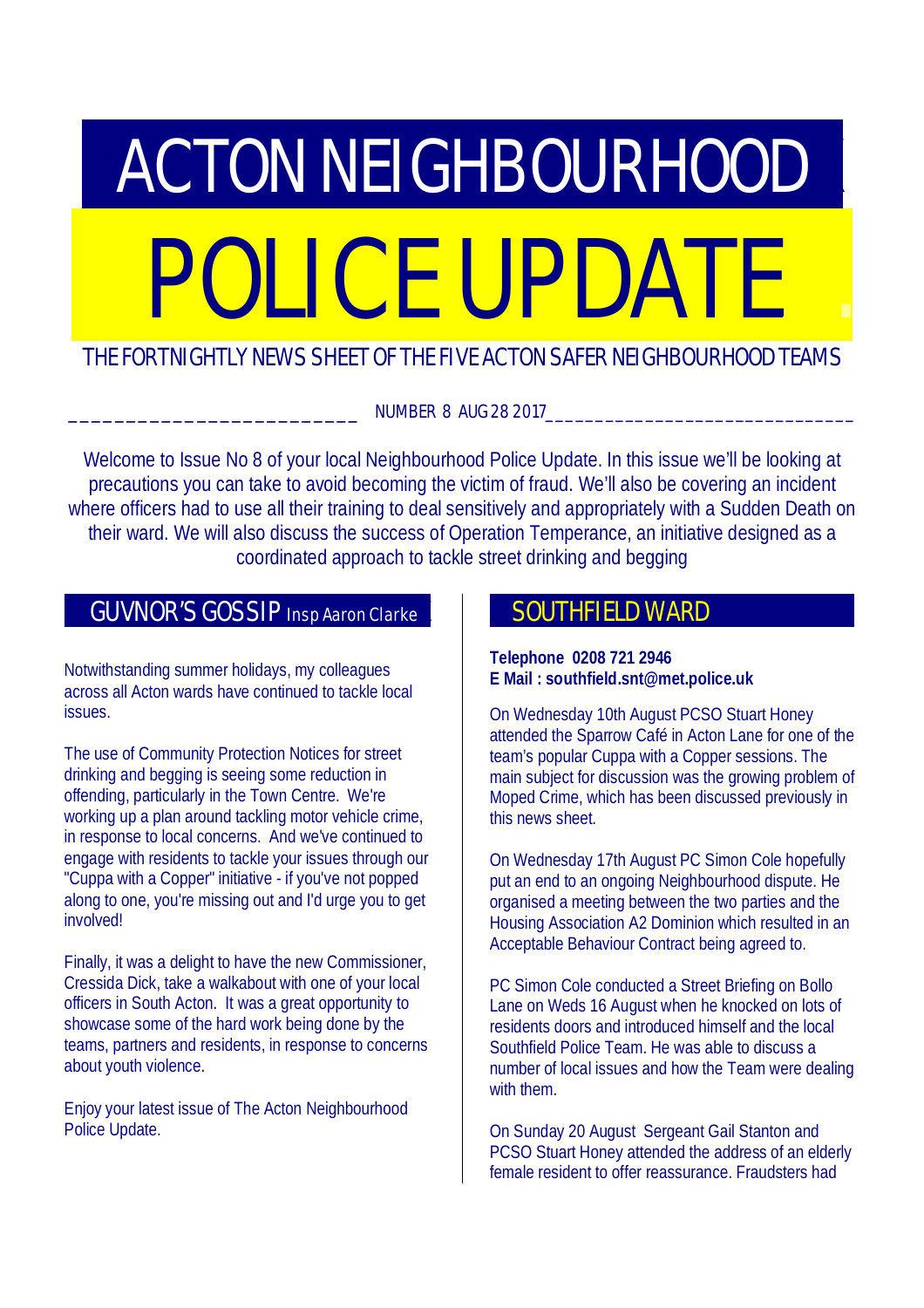contacted her by telephone saying they were from the police and asking for details of her bank account. She was rightly suspicious and was not taken in by their antics.

It is worth noting the following with reference to potential scams such as these.

1. The Police or any bank **will never under any circumstances** ask for your account details over the phone.

2. If the caller suggests that you should ring up your bank to confirm that they have called you, do not be fooled. You will put your phone down, but they will not, thereby keeping the line open to you. The fraudster will simply pass their phone to an accomplice with a different voice. You dial the bank and your call is answered immediately by your bank… only it isn't the bank. It is still the same call as before with a different person speaking.

3. If you think someone has even attempted to defraud you in this way contact the police immediately.

\$. If you feel you might have inadvertently given away some over your account details before you realised what is happening, apart from contacting the police, contact your bank immediately to stop all transactions on your account.

On the 15th August PC Cole delivered flyers to residents of the Beconsfield Estate asking for the support necessary to obtain a Community Protection Notice (CPN) from Ealing Council. This will enable the team to be able to deal with any Anti Social behaviour on the estate in the future. If you would like to support us please use the phone number or e mail address at the top of this article.

During this period officers were also called away from the ward to assist their colleagues in Southall. Reassurance was provided at the Gudwara to ensure visitors could worship in peace.

Along with other wards in the cluster, Southfield Ward have been taking part in Community Road Watch. Although this activity has been reported in previous issues of this news sheet it is worth mentioning it again in case any Southfield residents would wish to become involved

Community Roadwatch (CRW) is a road safety scheme run in partnership by Transport for London, the Metropolitan Police Service, and the City of London Police, in which local residents work with the police Safer Transport Team in their borough, and use speed detection equipment to identify speeding vehicles.

Community volunteers are working with the police to conduct speed checks on various roads throughout Acton, including Southfield. They record the details of vehicles travelling at 25mph or more.

The scheme is not an enforcement exercise, rather it is intended to alert and educate drivers to the existence of speed limits, and to improve road safety by encouraging motorists to reduce their speed in residential areas. The community volunteers record the details of vehicles travelling at 25mph or more in the 20mph zone which covers all streets in the ward, but no attempt is made to stop the vehicles, or signal drivers to slow down.

The registered keeper of each speeding vehicle will receive a warning letter from the police. If caught again, a second letter will sent to the registered keeper warning that if caught a third time the vehicle will be added to the police Automatic Number Plate Recognition (APNR) system. Any vehicle caught speeding on 3 or more occasions will be considered for targeted enforcement (fines and points), but this will not be part of the CRW activity.

If any Southfield resident would like to become involved



please contact a member of the team who will put you in touch with the organizers.

The Team would also like to remind residents of the Southfield Ward Panel AGM, details of which can be found on the poster reproduced alongside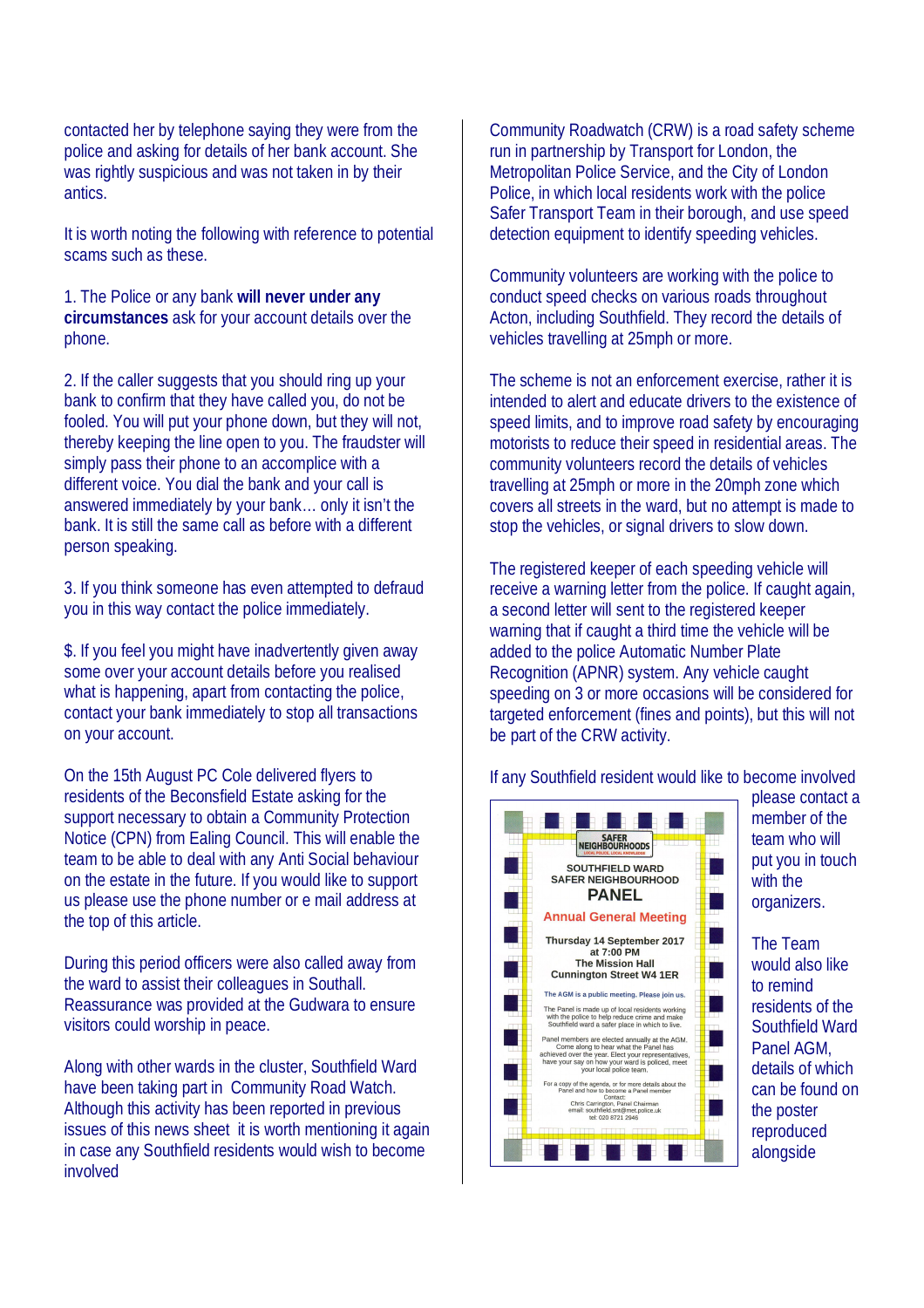#### **Forthcoming Events**

#### **Ward Panel Annual General Meeting**

Thursday 14 Sept , The Mission Hall Cunnington Street W4 7.00pm **Open to the Public**

#### **Cuppa with a Copper**

Friday 1 Sept 11-12pm Laveli Bakery

#### **Street Briefings**

Wednesday Aug 30 5-6pm The Vale

## **HANGER HILL WARD**

#### **Telephone: 0208 721 2947 E Mail: hangerhill.snt@met.police.uk**

On Tuesday 8th August 2017 ward officers invited the Acton Cluster Neighbourhood Watch Chair, Dr Suzanne Tanswell to their ward base. Officers were delighted to announce that since they had successfully delivered leaflets to the whole ward there had been an increase in neighbourhood watch co-ordinators. This has created invaluable relationships. Officers discussed the future of NHW and positive steps being taken to enhance communication channels.

The ward would like to thank Suzanne for all her efforts and dedication to breaking down barriers between the police and local communities. The enthusiasm she showed in these meetings underlined her motivation in making Acton a safer place to live.

On Wednesday 9th August 2017 ward officers were able to help a local resident by organising a meeting with Catalyst Housing for him. The resident had previously found it difficult contact them, and after being made aware of this the team were able to step in and help him.

The resident was able to discuss a number of issues, including his desire to move to a new address and was put in touch with one of catalyst's partners.

On Saturday 12th August 2017 ward officers carried out licence checks to ensure there was compliance regarding alcohol sale. As mentioned in previous newsletters the ward have a Community Protection Notice in order and these checks form part of the wards crack down on ASB relating to alcohol, a Ward Promise.

These checks also form part of community engagement and allow officers to get to know shop owners and enforce when wrongdoings are established. As part of this enforcement activity, it was found that one of the off licences visited was selling drinks containing a higher level of alcohol than the level stated on their licences. Officers are now liaising with the Licensing Team to rectify this situation. .

Also, on Saturday 12th August 2017 ward officers worked in partnership with the Shell Petrol Station in W<sub>5</sub> in an attempt to crack down on motorists who are driving off without payment. Officers arranged a meeting with the manager and provided some A1 posters for the petrol station to display. This will hopefully be a positive step in the right direction to tackle this borough wide issue. Ward officers also spoke with management staff who have stated that previous advice given by the Safer Neighbourhood Team have helped in a reduction in offences being committed. This is positive news and encouraging to hear!!

Looking ahead officers are hoping to work with other car businesses on the ward in an attempt to educate motorists in keeping their vehicles safe and secure.

#### **Forthcoming Events**

**Contact Point - Ashbourne Parade, W5** 

 Wednesday 23rd August 2017; 7-8pm Thursday 24th August 2017; 7-8pm Saturday 26th August 2017; 2-3pm

Wednesday 30th August 2017; 7-8pm Thursday 31st August 2017; 7-8pm Saturday 2nd September 2017; 2-3pm

#### **Street Briefings**

Saturday 19th August 2017 between 3-4pm at Hillcrest Road, W5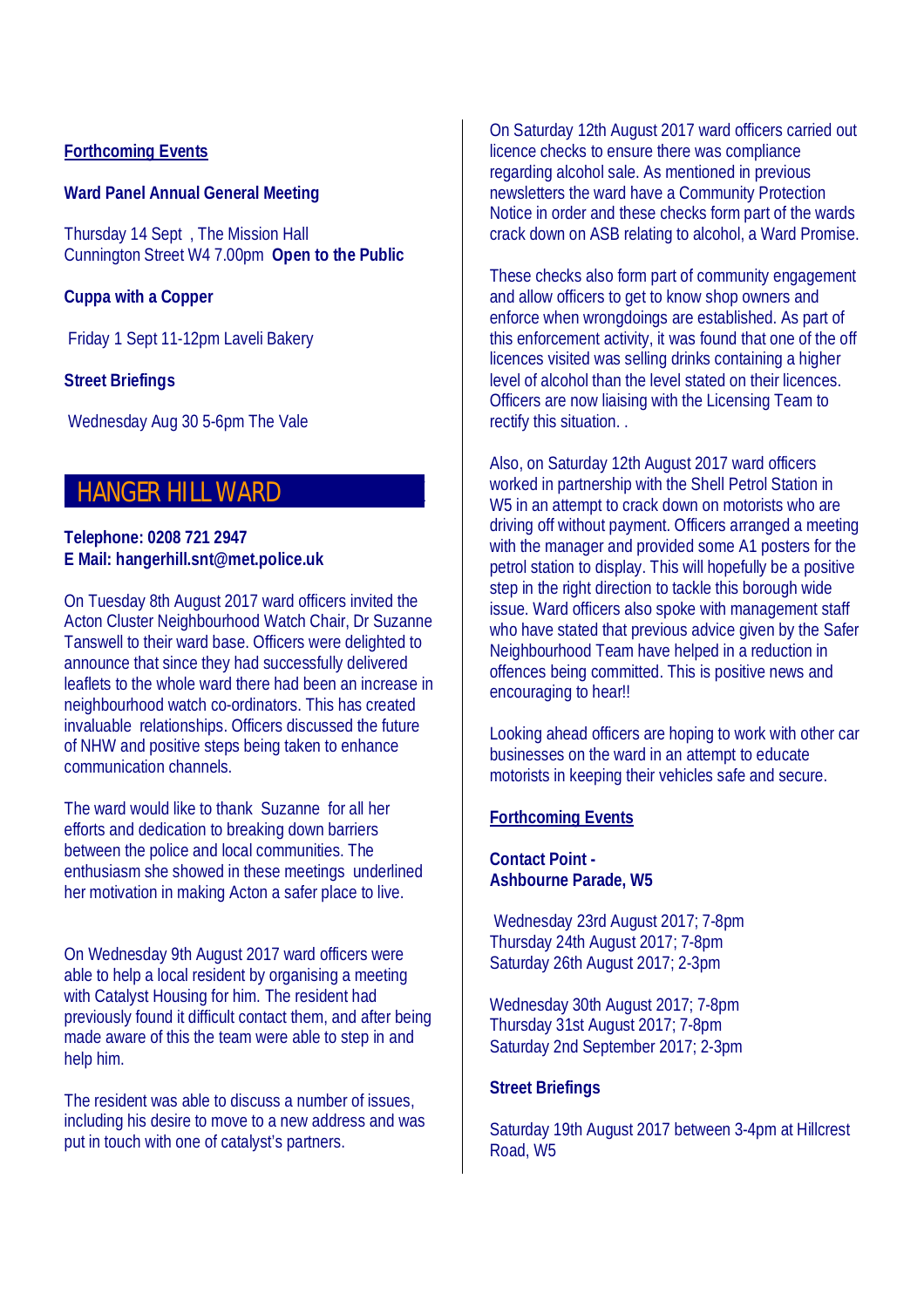Friday 25th August 2017 between 7-8pm at the Travelodge, NW10 Thursday 31st August 2017 between 12-1pm at Quill Street.

## **School Events**

Yearly school talks regarding personal safety are given to children between September - October.

The SNT is currently in touch with the schools with regards to setting up NHW groups consisting of parents and teachers

# **SOUTH ACTON WARD**

#### **Telephone: 0208 649 3574 southacton.snt@met.police.uk**



**Met Police Comissioner Cressida Dick with PC Dave Young**

On Wednesday the 23/08/2017 the Metropolitan Police Commissioner, Cressida Dick visited Ealing. Amongst her engagements while visiting the borough was a walk about on The South Acton Ward with PC Dave Young. What was initially a daunting prospect turned out to be a relaxing walk along the High Street and through The South Acton Estate. She asked lots of questions and

showed a real interest in the issues we face on the ward. She was also very intuitive as to the diverse nature of our area and showed a real interest in the local community. This was a rare and privileged opportunity to spend time with such a high ranking officer who has made time in her day to visit our small part of London. Your Police Service is in good hands.

## **Forthcoming Events**

## **Cuppa with a Copper**

Jungle Café - 01/09/17 - 1400 - 1500

## **Street Briefings**

Byron Road - 09/09/17 - 1500 - 1600

# **EAST ACTON WARD**

#### **E Mail: eastacton.snt@met.police.uk Telephone : 0208 721 2708**

East Acton Officers continued meeting local residents at their popular Cuppa with a Copper sessions at the Putt in the Park venue in Acton Park. On 9th and the 16th of August they met a number of residents and discussed a number of local issues that were concerning them. If you would like to speak to an officer in an informal setting you are welcome to attend any of these sessions and as any question you want…

Officers also make a point of visiting the streets where you live. On 10 August officers did just this and spoke to a number of people in York Road and on 17th they spent a very productive couple of hours talking to residents in the Vale Community Centre.

Officers have also been busy enforcing Traffic Laws. On 10th August they made a simple traffic stop as a vehicle had a defective light and discovered the vehicle in question had no insurance. The vehicle was then seized.

On 12th August they stopped another motorist for going through a red light. Officers took his car registration number but he then drove off. He won't get very far though as this number will reveal all his details and no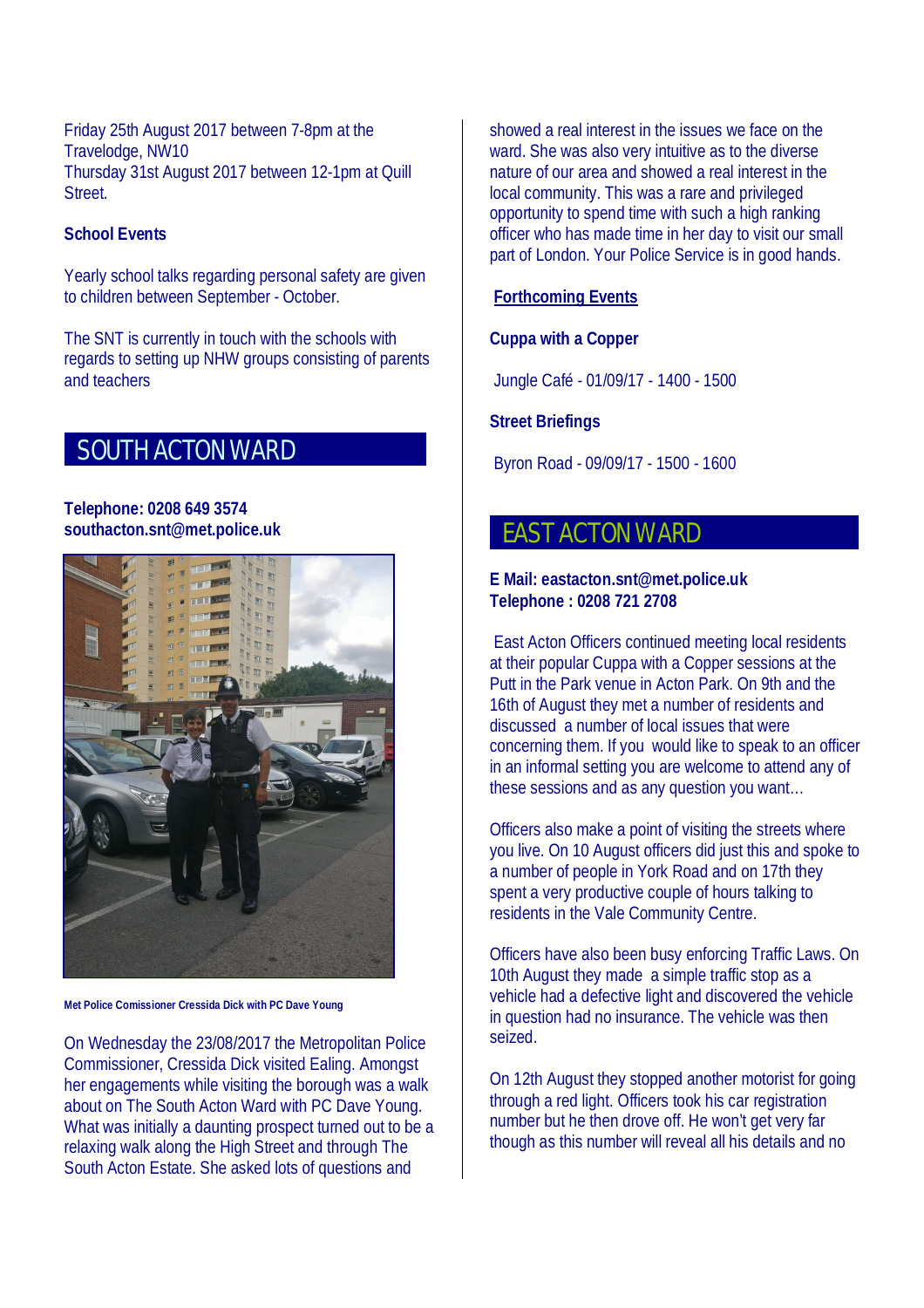doubt he will soon receive an unwelcome envelope on his doormat…

On 17th August Officers arrested a man who had breached his ASBO (Anti Social Behaviour Order) for the third time this month. They are currently working with partner agencies to help prevent this male from reoffending

#### **Forthcoming Events**

**The Team regularly have Cuppa with a Coffee sessions at the Putt in the Park Café in Acton Park. These nearly always occur on Wednesdays but if you want to confirm a time or date please contact the team by phone or e-mail**

# **ACTON CENTRAL WARD**

#### **Telephone: 0208 721 2941 E-mail actoncentral.snt@met.police.uk**

PCSO Sarah and PC Dave attended Costa, High Street, Acton for one of the regular Cuppa with a Copper events. Despite these being publicised and held in easy to get to venues, time after time team members report back that no residents have attended. So much so that a twitter poll was initiated, and despite the low take up of the cuppa with a copper, it still appears to be important for the residents of Acton Central to be able to meet with their local police. So please, if you have an issue that you would like to discuss, or just want to meet officers from the local policing team, please pop in to one of these sessions. The officers will be very happy to see you.

On Saturday 12 august the team took an emergency call following a medical emergency where a defibulator was thought to be required. Officers arrived at a local address, but were sadly too late. It was obviously a very difficult time for all involved, but the team was able to offer support and a helping hand to the deceased's family members while arrangements were made. This is not a call we often take as a local policing team, and despite the difficult nature of the call, it was a positive experience for the officers involved, who felt privileged to be able to offer support and guidance at such a difficult time.

Patrols have been carried out by the team in areas where vehicles have been targeted and items stolen. The purpose of the patrols was to identify vehicles that had been left in a vulnerable state, with items on display which may encourage thieves to break in. When a vehicle was identified, crime prevention advice was provided to the owner.

On 18/08/2017 the Team received a call from a concerned neighbour regarding the erratic behaviour of a male known to her and known to suffer from mental health issues. Whilst the neighbour was reporting what appeared to be anti-social behaviour, upon visiting, PCs Nweke and Loveday, PCSO Kearney and SPCs Bungay and Harris found the man in his one-bedroom flat, along with six other men and a dog who had also taken up residence. Despite the resident and the males stating they did not reside there, evidence to the contrary was clear to see (several sleeping bags, several sets of toiletteries, large amounts of food). It was clear that the resident was being taken advantage of. The males were ejected from the premises and the rightful resident's housing association notified. This would not have come to light without the neighbour's concerns being raised.

On 19/08/2017 PCs Nweke and Loveday attended the home of an elderly resident in Allison Road. The lady, a vulnerable resident, had previously voiced concerns about her property's security and the fact that a lock on her door was un-usable as she had lost the key. The lock in question however costs £150 to replace. After trying to source a lock locally, officers have put her in touch with the HandyMan service, part of AgeUK, who will contact the resident and assist with better securing her door.

CPNs issued: Two Community Protection notices have been issued to two males in the Acton Central area. One male, who had persistently begged on Churchfield Road, Acton was issued with a notice on the 16th August after being spotted begging outside Sainsbury's. This particular male had been banned from the area for the previous three months after which he had returned. This time however, rather than go through the CPN process again by issuing warnings, the man was handed a straight CPN by PC Loveday and banned from the ACTON area for another three months.

A second male, originally banned from the W7 area of Ealing and currently visiting Acton to consume alcohol and commit ASB has also been issued with a CPN,